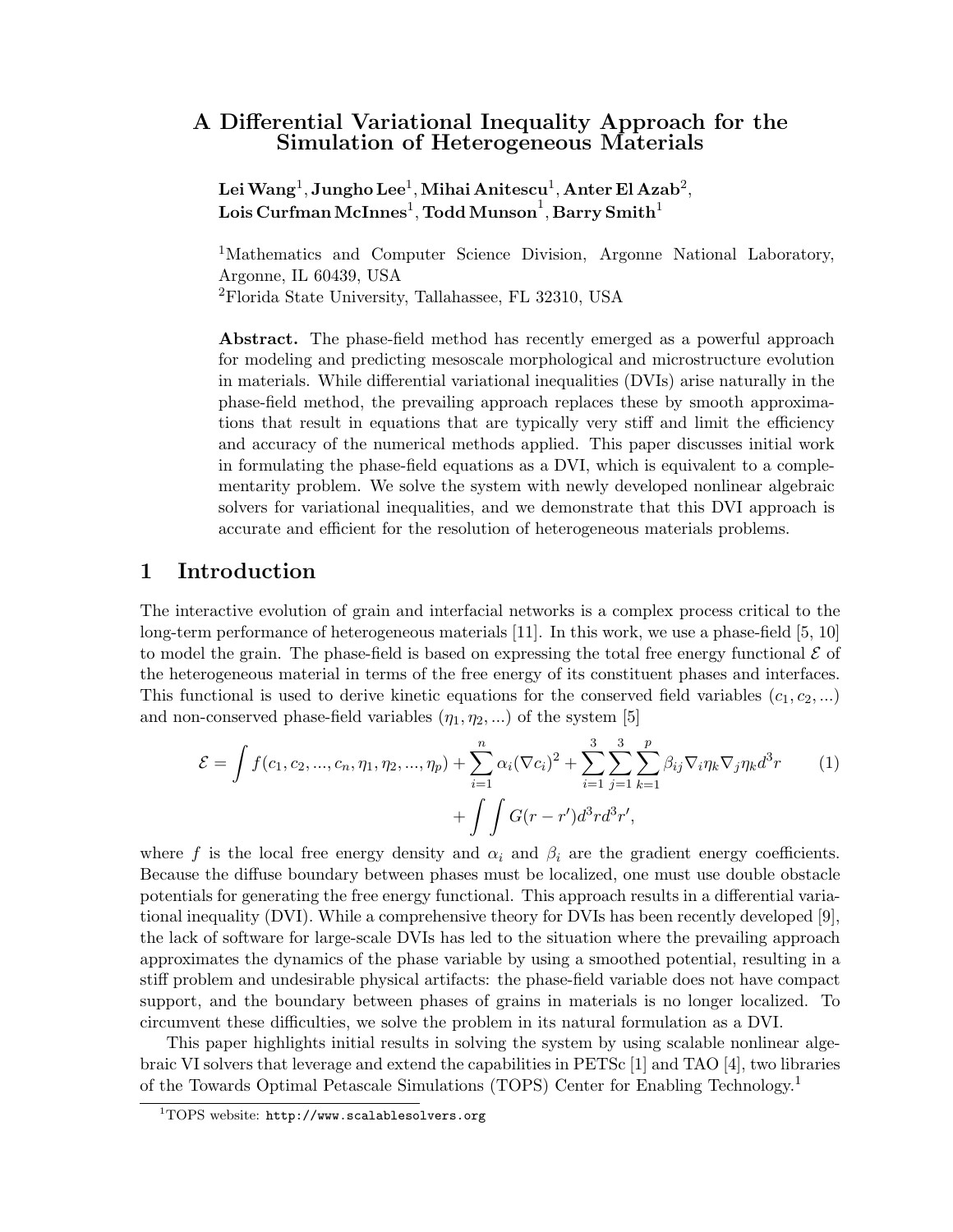## 2 Mathematical Modeling and Discretization

Without loss of generality, we consider a simplified free energy functional

$$
\mathcal{E} = \int \left[ f(c, \eta) + \frac{\alpha}{2} (\nabla c)^2 + \frac{\beta}{2} (\nabla \eta)^2 \right] d\Omega, \tag{2}
$$

where c is the concentration of a material and  $\eta$  is an order parameter. All analysis can be extended to the general form in (1) in a straightforward manner. Following the standard phasefield approach, the kinetic equations for the spatial and temporal evolution of the concentration field c and the order parameter field  $\eta$  are the modified Cahn-Hillard and Allen-Cahn equations with appropriate boundary conditions,

$$
\frac{\partial c}{\partial t} = \nabla \cdot \left( M(c) \nabla \frac{\delta \mathcal{E}}{\delta c} \right) + \xi(\mathbf{x}, t), \tag{3}
$$

$$
\frac{\partial \eta}{\partial t} = -L \frac{\delta \mathcal{E}}{\delta \eta} + \zeta(\mathbf{x}, t),\tag{4}
$$

where  $M(c)$  and L are mobilities and  $0 \leq c, \eta \leq 1$ . The additional terms in (3) and (4) represent various sources and sinks for the point defect that exist in a material undergoing irradiation damage. We introduce the chemical potential  $w = \frac{\delta \mathcal{E}}{\delta c} = \alpha \Delta c + f'_c(c, \eta)$  and rewrite the fourth-order parabolic equation (3) as a system of equations [3] to obtain

$$
\frac{\partial c}{\partial t} = \nabla \cdot (M(c)\nabla w) + \xi(x, t). \tag{5}
$$

Unfortunately, a naive finite element approximation of the system (4) and (5) does not guarantee that the discrete solution fulfills  $0 \leq c, \eta \leq 1$ . Therefore, we impose the property  $0 \leq c, \eta \leq 1$ as a constraint. This leads to a variational inequality that must be solved at each time step.

We now consider the finite element approximation of equations  $(4)-(5)$  under the following assumptions on the meshes. Let  $\Omega$  be a polyhedral domain and  $\tau^h$  be a quasi-uniform family of partitionings of  $\Omega$  into disjoint open simplices  $\kappa$  with  $h_{\kappa} := \text{diam}(\kappa)$  and  $h :=$  $\max_{\kappa \in \tau^h} h_{\kappa}$ , so that  $\bar{\Omega} = \cup_{\kappa \in \tau^h} \bar{\kappa}$ . Associated with  $\tau^h$  are the finite element space  $S^h :=$  $\{\chi \in C\left(\bar{\Omega}\right) : \chi|_{\kappa} \text{ is linear } \forall \kappa \in \tau^{\text{h}}\}\$ and  $K^h := \{\chi \in S^h : 0 \leq \chi \leq 1 \text{ in } \Omega\}$ . Let  $\Delta t$  denote the time step and  $t_n := n\Delta t$ . The finite element approximation of equations (4)-(5) is as follows: for  $n \geq 1$ , find  $c^n, w^n, \eta^n \in K^h \times S^h \times K^h$  such that

$$
\left(\frac{\mathbf{c}^n - \mathbf{c}^{n-1}}{\Delta t}, \chi_1\right) + \left(M(\mathbf{c}^*)\nabla \mathbf{w}^n, \nabla \chi_1\right) + \left(\xi^*, \chi_1\right) = 0, \quad \forall \chi_1 \in S^h,
$$
\n
$$
\alpha\left(\nabla \mathbf{c}^n, \nabla(\chi_2 - \mathbf{c}^n)\right) + \left(f_c'(\mathbf{c}^*, \boldsymbol{\eta}^*), \chi_2 - \mathbf{c}^n\right) \ge (\mathbf{w}^n, \chi_2 - \mathbf{c}^n), \quad \forall \chi_2 \in K^h,
$$
\n
$$
\left(\frac{\boldsymbol{\eta}^n - \boldsymbol{\eta}^{n-1}}{\Delta t}, \chi_3 - \boldsymbol{\eta}^n\right) + L\left(\beta \nabla \boldsymbol{\eta}^n, \nabla(\chi_3 - \boldsymbol{\eta}^n)\right) + L\left(f_\eta'(\mathbf{c}^*, \boldsymbol{\eta}^*), \chi_3 - \boldsymbol{\eta}^n\right) + \left(\zeta^*, \chi_3\right) \ge 0,
$$
\n
$$
\forall \chi_3 \in K^h,
$$

where  $(\cdot)^* = (\cdot)^n$  or  $(\cdot)^{n-1}$  and  $\mathbf{c} = \sum_{i=1}^N c(x_i) \phi_i, \mathbf{w} = \sum_{i=1}^N w(x_i) \phi_i, \mathbf{\eta} = \sum_{i=1}^N \eta(x_i) \phi_i$  are finite-dimensional approximations with  $\{\phi\}_{i=1}^N$  being the standard Lagrange "hat" basis functions. We have a complementarity formulation [6] of the coupled Cahn-Hillard and Allen-Cahn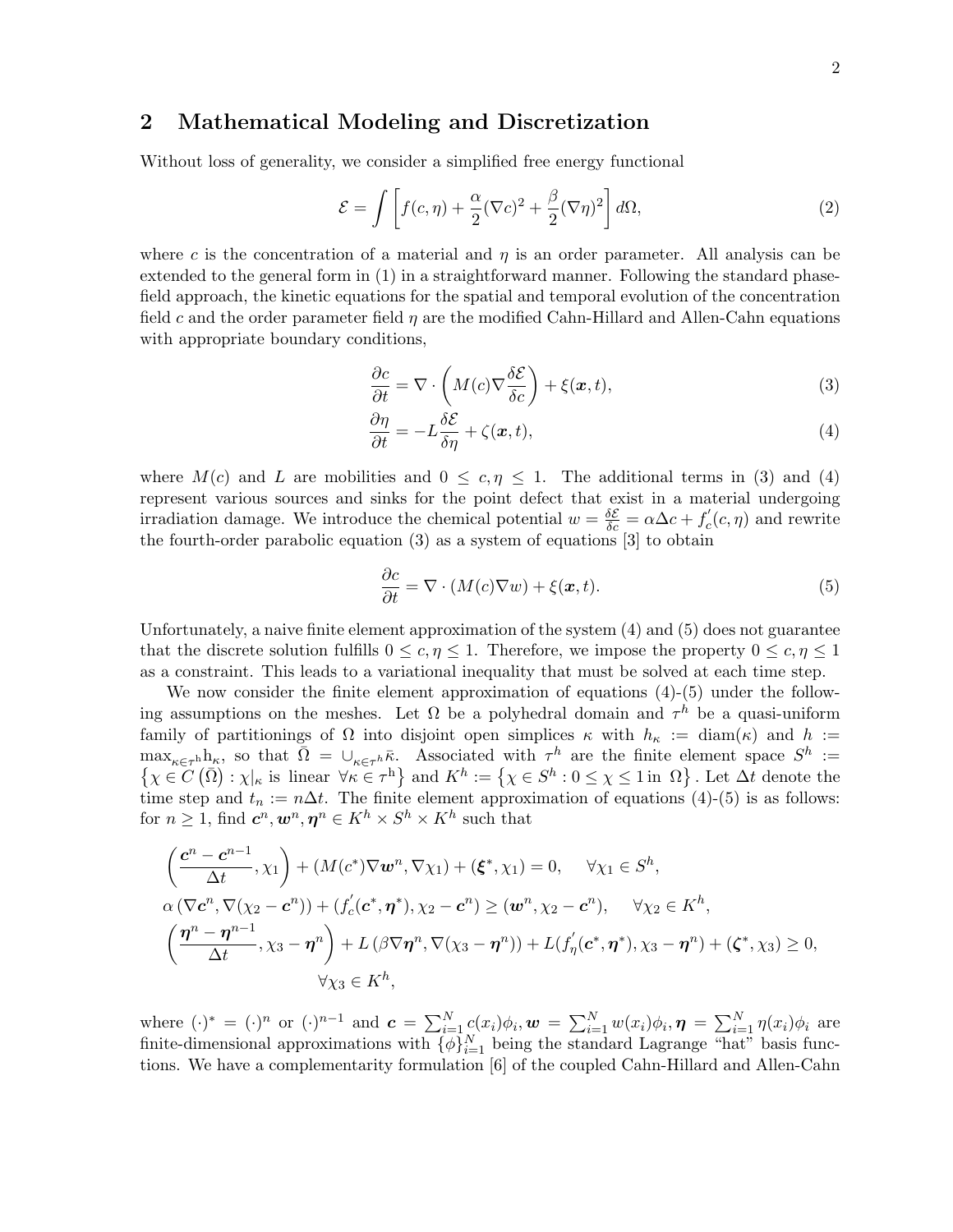equations  $(4)-(5)$ :

$$
0 = M_0 \frac{\mathbf{c}^n - \mathbf{c}^{n-1}}{\Delta t} + M_1 \mathbf{w}^n + M_0 \mathbf{\xi}^*,
$$
\n<sup>(6)</sup>

$$
0 = \alpha M_2 \mathbf{c}^n + M_0 f_c'(\mathbf{c}^*, \boldsymbol{\eta}^*) - M_0 \boldsymbol{\omega}^n + \boldsymbol{\lambda}_1 - \boldsymbol{\mu}_1
$$
\n
$$
\mathbf{n}^n - \mathbf{n}^{n-1}
$$
\n(7)

$$
0 = M_0 \frac{\boldsymbol{\eta}^n - \boldsymbol{\eta}^{n-1}}{\Delta t} + L\beta M_2 \boldsymbol{\eta}^n + L M_0 f'_\eta(\boldsymbol{c}^*, \boldsymbol{\eta}^*) + M_0 \boldsymbol{\zeta}^* + \boldsymbol{\lambda}_2 - \boldsymbol{\mu}_2 \tag{8}
$$

$$
0 \leq \lambda_1 \perp 1 - c^n \geq 0, \quad 0 \leq \mu_1 \perp c^n \geq 0,
$$
\n<sup>(9)</sup>

$$
0 \leq \lambda_2 \perp 1 - \eta^n \geq 0, \quad 0 \leq \mu_2 \perp \eta^n \geq 0,
$$
\n
$$
(10)
$$

where  $M_{0i,j} = (\phi_i, 1)_{L^2(\Omega)}, M_{1i,j} = (M(c^*(x_i))\nabla \phi_i, \nabla \phi_j)_{L^2(\Omega)}, \text{ and } M_{2i,j} = (\nabla \phi_i, \nabla \phi_j)_{L^2(\Omega)}$ and  $\lambda_{1,2}, \mu_{1,2} \in \mathbb{R}^N$  are Lagrange multipliers. We then can use parallel solvers for complementarity problems in PETSc and TAO.

## 3 Algorithms and Software

To solve the algebraic DVIs that arise at each timestep of these mesoscale simulations, we are investigating algorithms developed by the optimization community for solving complementary problems based on formulating them as nonsmooth systems of equations. We have already implemented two parallel nonlinear algebraic VI solvers in the PETSc library: a semi-smooth algorithm and a reduced-space active set algorithm. To solve the resulting linear systems, we are exploring a multigrid method with block Gauss-Seidel smoothing [2] and Schur complement preconditioners that incorporate a multigrid (either algebraic or geometric) solver.



Figure 1: Solution times for an Allen-Cahn saddle point problem; we demonstrate meshindependent convergence rates for the Schur complement preconditioner that incorporates algebraic multigrid.

We have completed preliminary numerical experiments and mathematical analysis for the Allen-Cahn system that demonstrate mesh-independent convergence rates for the Schur complement preconditioner. That is, the work required to solve a single timestep grows linearly with the number of unknowns. In Figure 1 we plot the time to solution for 200 timesteps using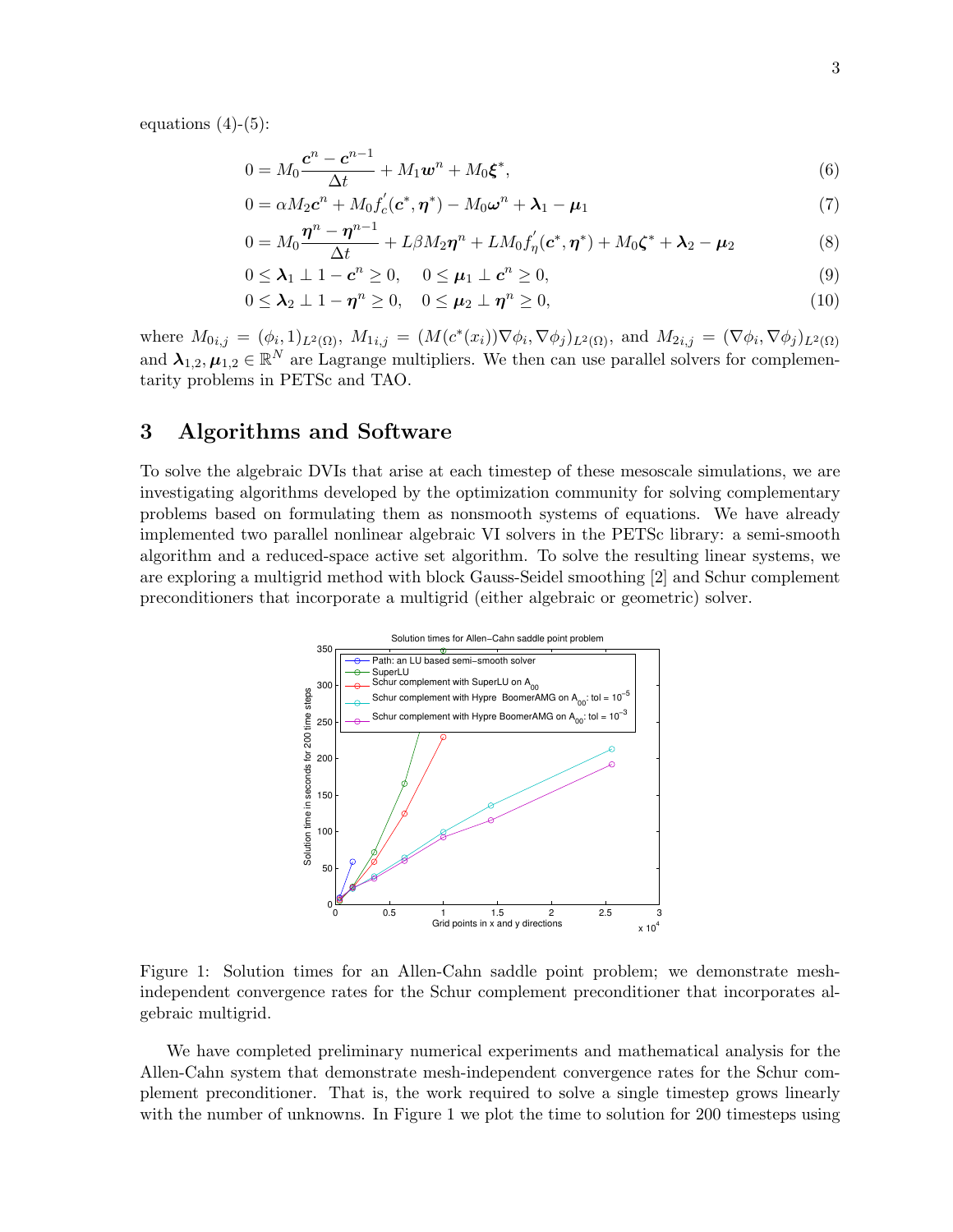several solver approaches for the Allen-Cahn model in two dimensions. For the innermost solve in the Schur complement we leverage complementary TOPS capabilities by employing PETSc's interface to LLNL's BoomerAMG algebraic multigrid solver in the hypre library.

### 4 Numerical Experiments

The DVI approach is now demonstrated by solving the problem of void growth under irradiation. The corresponding model has two concentration fields for the point defects, vacancies  $c_v$  and interstitials  $c_i$ , and one phase field demarcating the void and matrix region. This model is introduced in [7]. We omit the detailed description here because of limited space.

Some preliminary computational results are shown in Figure 2. The upper row shows the case of void growth in a supersaturated vacancy field. The void grows as a result of the absorption of vacancies from the adjacent solid regions. The interstitial concentration in the solid remains at equilibrium throughout the time. Within the void, the values of the concentration and order parameter fields are  $c_v = 1$  and  $c_i = 0$ , respectively, throughout the evolution. The lower row shows the void shrinks that occur as a result of the recombination of interstitials with vacancies at the void surface. These numerical results agree with those presented in [7]. One of the benefits of our DVI approach is that the numerical solutions  $c_v$ and  $\eta$  by design lie in the interval [0, 1] and do not need any clamping.



Figure 2: Plots of the concentration fields  $c_v$  and  $c_i$  throughout the time. Upper row: the void grows due to the absorption of vacancies from the adjacent solid regions. Lower row: the void shrinks due to the recombination of interstitials with vacancies at the void surface.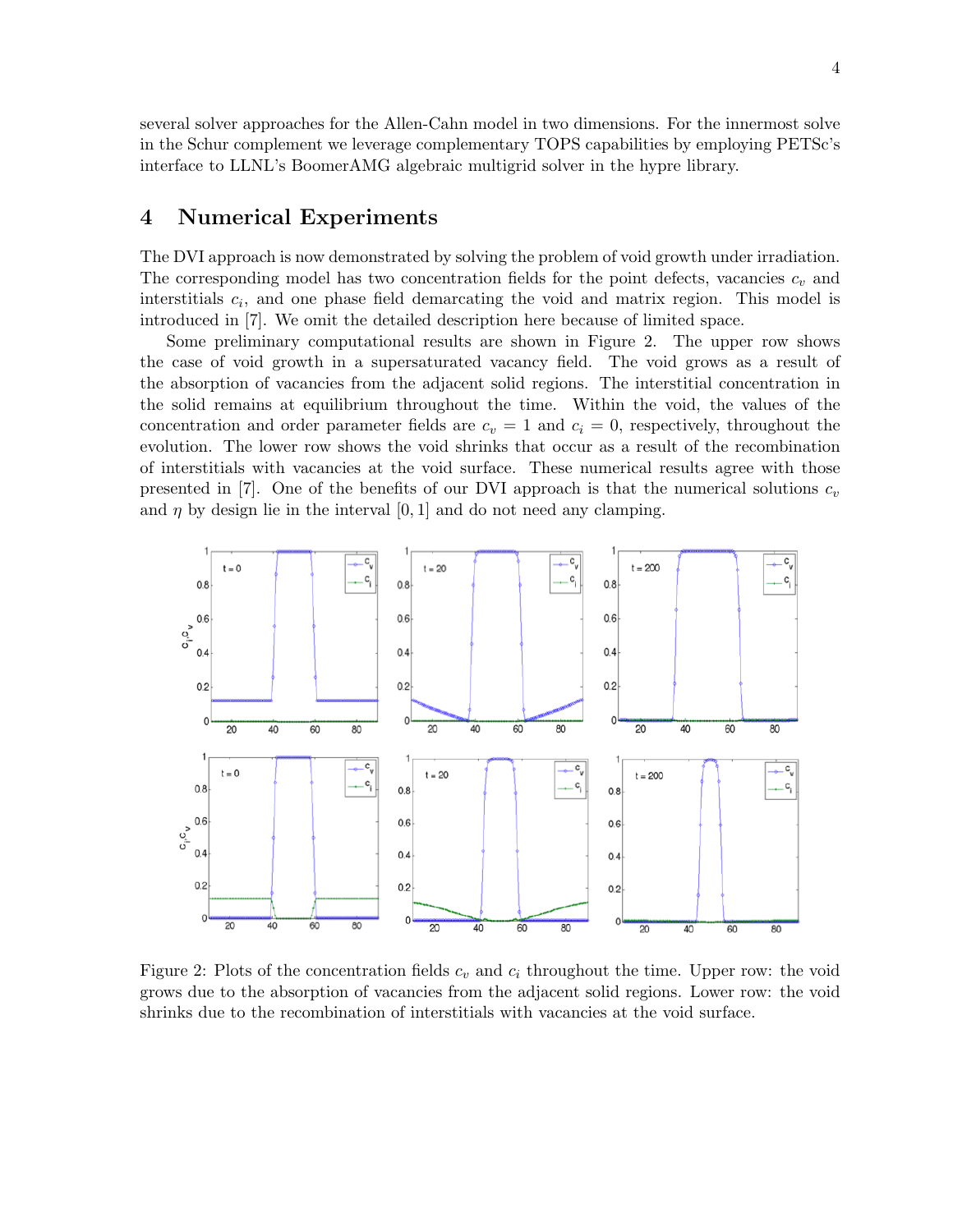#### 5 Summary

We use the coupled Cahn-Hilliard and Allen-Cahn systems with a double-obstacle free energy potential to simulate heterogeneous materials problems. A naive finite element approximation does not guarantee that the discrete solution satisfies appropriate constraints. Therefore we formulate a DVI, which is equivalent to a complementarity problem. This approach allows us to use parallel solvers for complementarity problems in PETSc and TAO. We have validated the DVI approach against the baseline results in [7], and we are extending to address additional models discussed in [8] as well as to explore issues in scalable VI algorithms and software.

Acknowledgments. This work was supported by the Office of Advanced Scientific Computing Research, Office of Science, U.S. Department of Energy, under Contract DE-AC02- 06CH11357. A. El Azab is supported by the Energy Frontier Research Center on Materials Science of Nuclear Fuel, funded by the U.S. Department of Energy, Office of Basic Energy Sciences under subcontract number 00091538 at Florida State University.

#### References

- [1] S. Balay, K. Buschelman, V. Eijkhout, W. Gropp, D. Kaushik, M. Knepley, L. McInnes, B. Smith, and H. Zhang, "PETSc Users Manual," Tech. Rep. ANL-95-11-Revision 3.1, Argonne National Laboratory, 2010, see http://www.mcs.anl.gov/petsc.
- [2] L. Baňas and R. Nürnberg, "A Multigrid Method for the Cahn-Hilliard Equation with Obstacle Potential," Applied Mathematics and Computation (213), no. 2, pp. 290–303, 2009.
- [3] J. Barrett, J. Blowey and H. Garcke, "Finite Element Approximation of the Cahn-Hillard Equation with Degenerate Mobility," SIAM J. Numer. Anal. (37), pp. 286-318, 1999.
- [4] S. Benson, L. C. McInnes, J. Moré, T. Munson, and J. Sarich, "Toolkit for Advanced Optimization (TAO) Users Manual," Tech. Rep. ANL/MCS-TM242 - Revision 1.10.1, Argonne National Laboratory, 2010, see http://www.mcs.anl.gov/tao.
- [5] L. Chen, "Phase-field Models for Microstructure Evolution," Annual Review of Materials Research (32), pp. 113-140, 2002.
- [6] D. Kinderlehrer and G. Stampacchia, An Introduction to Variational Inequalities and Their Applications, Philadelphia: Society for Industrial Mathematics, 2000.
- [7] P. Millett, A. EI-Azab, S. Rokkam, M. Tonks and D. Wolf, "Phase-field Simulation of Irradiated Metals, Part I: Void Kinetics," Comp. Mate. Sci. (50), pp. 949–959, 2011.
- [8] P. Millett, A. EI-Azab and D. Wolf, "Phase-field Simulation of Irradiated Metals, Part II: Gas Bubble Kinetics," Comp. Mate. Sci. (50), pp. 960–970, 2011.
- [9] J.-S. Pang and D. E. Stewart, "Differential Variational Inequalities," Mathematical Programming, (113), no. 2, pp. 345-424, 2008.
- [10] K. Thornton, J. Agren and P. Voorhees, "Modeling the Evolution of Phase Boundaries in Solids at the Meso- and Nano-scales," Annual Review of Materials Research (32), pp. 113-140, 2002.
- [11] S. Yip, Handbook of Materials Modeling, Springer, 2005.